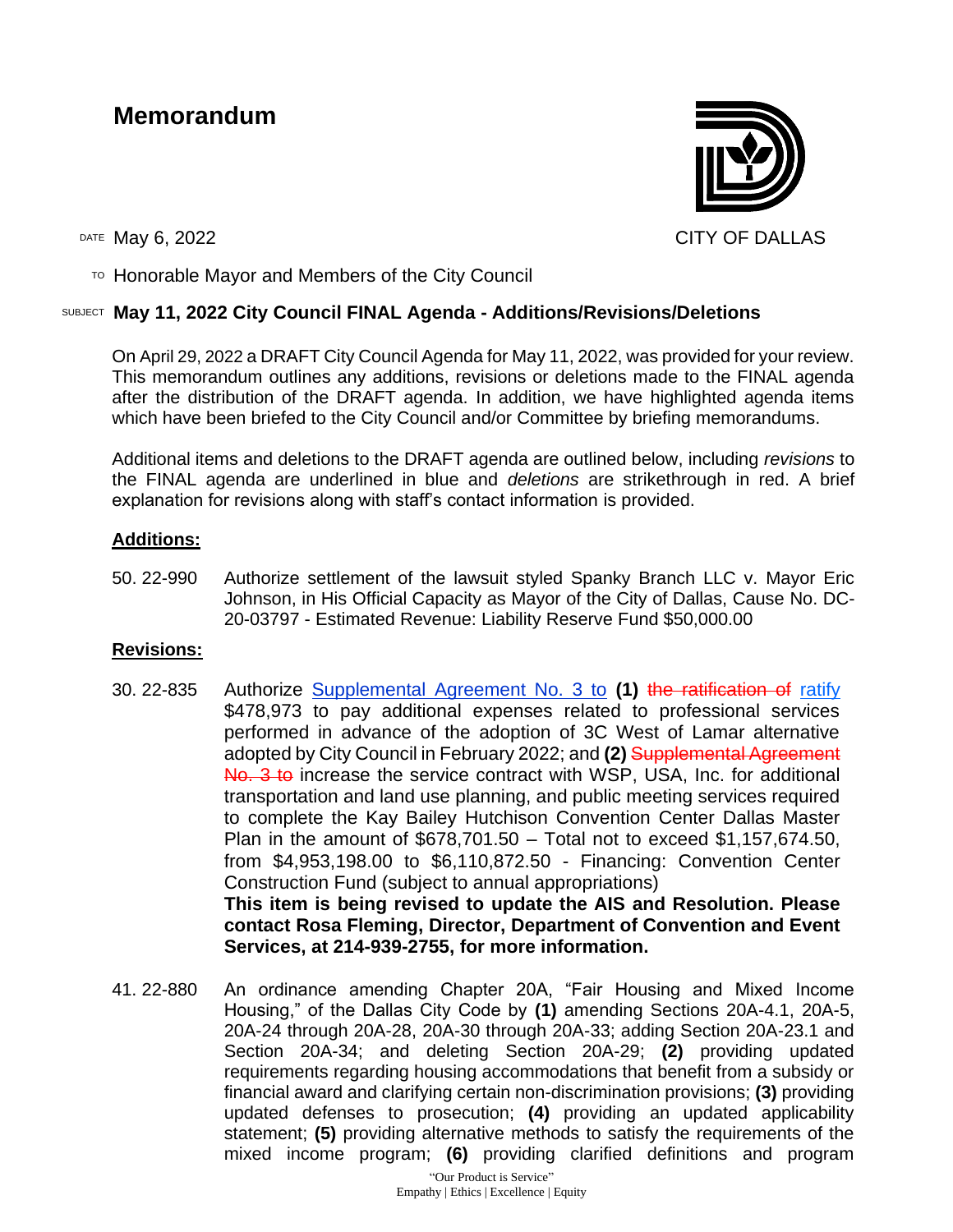#### SUBJECT **May 11, 2022 City Council FINAL Agenda - Additions/Revisions/Deletions**

implementation procedures; **(7)** deleting specific eligible household responsibilities; **(8)** providing for a set of specific fees in lieu of provision of onsite reserved dwelling units; **(9)** providing a penalty not to exceed \$500.00; **(10)** providing a saving clause; **(11)** providing a severability clause; and **(12)** providing an effective date - Financing: No cost consideration to the City (see Fiscal Information)

**This item is being revised to further streamline implementation and coordination with other processes. The revision also makes one correction to the section references. Please contact David Noguera, Director, Department of Housing & Neighborhood Revitalization, at 214- 670-3619.**

42. 22-864 Authorize **(1)** an amendment to the City of Dallas Comprehensive Housing Policy (CHP), previously approved on May 9, 2018 by Resolution No. 18-0704, as amended, to amend the Mixed Income Housing Development Bonus (MIHDB) program by (a) adding additional development bonus options including additional development rights, parking reductions, and financial incentives and (b) adding a fee in lieu of on-site provision to fulfill the requirements of the bonus; and **(2)** establishment of the Mixed Income Housing Development Bonus Fund - Financing: No cost consideration to the City (see Fiscal Information) **This item is being revised to further streamline coordination with other funding mechanisms. Please contact David Noguera, Director, Department of Housing & Neighborhood Revitalization, at 214-670-3619.**

Z13. 22-1020 A public hearing to receive comments regarding consideration of amending permanent and temporary concrete or asphalt batching plant uses, including but not limited to amending potentially incompatible industrial uses, in the Dallas Development Code Chapter 51 and 51A Recommendation of Staff and CPC: Approval, as briefed per staff's recommendations Recommendation of Staff and CPC: Approval DCA201-003(LL)DCA212-003(LL) **This item is being revised to update the recommendation of Staff and the City Plan Commission. Please contact Andreea Udrea, Assistant Director,** 

**Department of Planning and Urban Design, at 21-671-9811, for more information.**

Z14. 22-887 A public hearing to receive comments regarding consideration of amending the Dallas Development Code Division 51A-4.1100 "Mixed Income Housing" to support and align with proposed amendments to the City of Dallas Comprehensive Housing Policy and Dallas City Code Chapter 20A "Fair Housing and Mixed Income Housing." Recommendation of Staff: Approval Recommendation of CPC: Approval Recommendation of Staff: Approval, subject to staff's recommended conditions Recommendation of CPC: Approval, subject to CPC's recommended conditions DCA201-008(SD)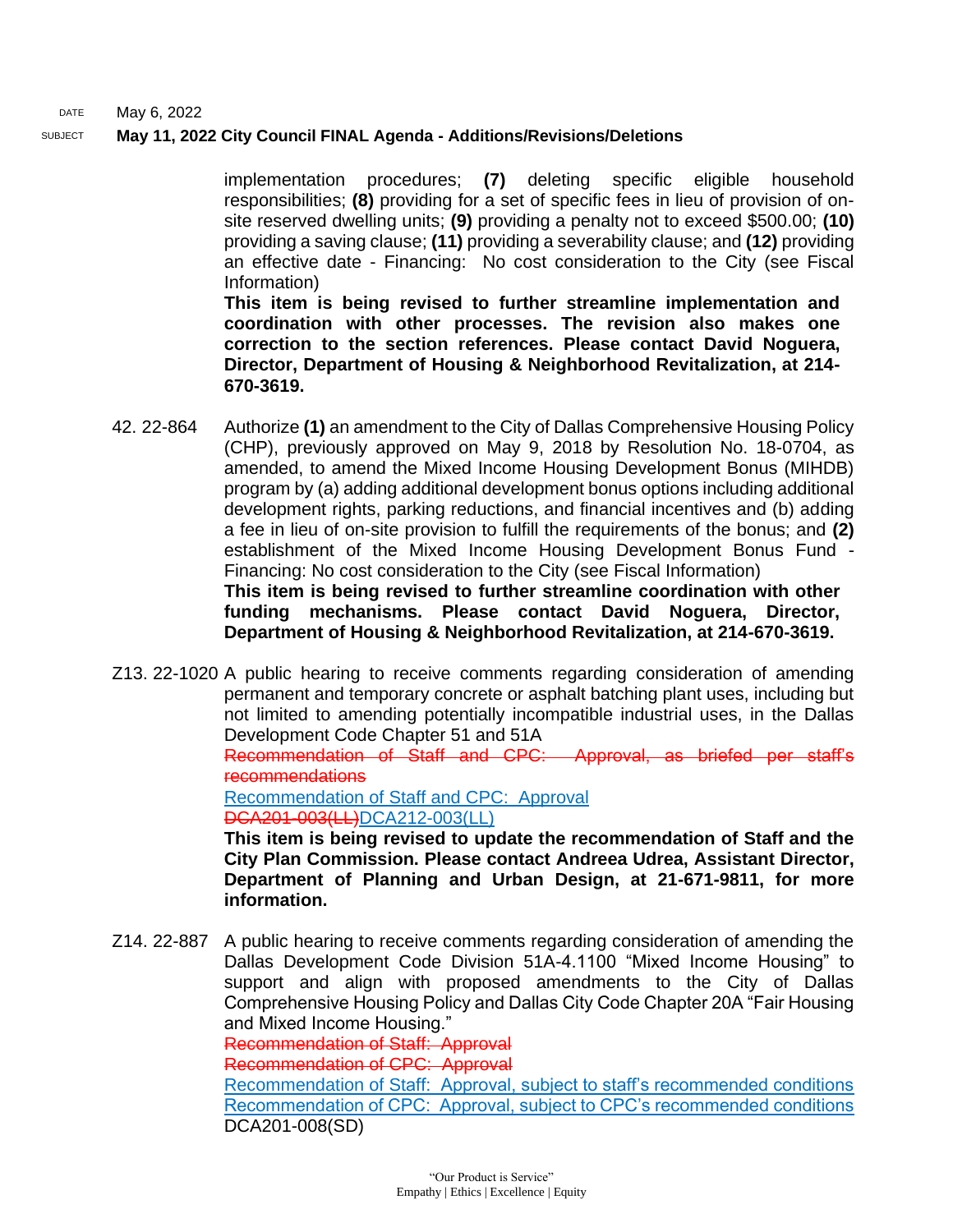#### SUBJECT **May 11, 2022 City Council FINAL Agenda - Additions/Revisions/Deletions**

**This item is being revised to update the recommendation of Staff and the City Plan Commission. Please contact Andreea Udrea, Assistant Director, Department of Planning and Urban Design, at 214-671-9811, for more information.**

Additionally, File 22-695 Agenda Item No. 28 has been revised to update the M/WBE Information Section.

#### **Deletions:**

- 10. 22-933 An ordinance providing for the closure and vacation to vehicular traffic of a portion of South Pearl Expressway containing approximately 12,160 square feet of land, located at the intersection of South Pearl Expressway and Taylor Street - Financing: No cost consideration to the City **This item is being deleted to accompany items to be placed on the May 25, 2022 Council Agenda by the Office of Economic Development. Please contact Alireza Hatefi, Interim Assistant Director, Department of Public Works, at 214-948-4688, for more information.**
- 15. 22-1032 An ordinance amending Chapter 28, "Motor Vehicles and Traffic," of the Dallas City Code by adding Section 28-61.1. "Standing and Walking in Certain Areas Prohibited" **(1)** prohibiting standing and walking on medians measuring six feet or less in width, where no medians exist, or in an area designated as a clear zone; **(2)** providing a penalty not to exceed \$500; **(3)** providing a saving clause; **(4)** providing a severability clause; and **(5)** providing an effective date - Financing: This action has no cost consideration to the City (see Fiscal Information) **The item is being deleted to ensure necessary updates are included in**

**the code amendment. It may be considered in a future agenda meeting. Please contact Dr. Ghassan Khankarli, Director, Department of Transportation, at 214-671-8451, for more information.**

22. 22-913 Authorize a development agreement and all other necessary documents with FM City Park, LLC ("Adjacent Owner") and/or its affiliates in an amount not to exceed \$285,650.00 for the design and construction of the Pearl Improvement Project ("Project"), located in the Pearl Expressway public right-of-way between Taylor Street and Marilla Street, in Tax Increment Financing Reinvestment Zone Number Six ("Farmers Market TIF District"), approved as to form by the City Attorney, payable from Farmers Market Tax Increment Financing District funds, such improvements being necessary and convenient to the implementation of the Farmers Market TIF District Amended Project Plan and Reinvestment Zone Financing Plan - Not to exceed \$285,650.00 - Financing: Farmers Market TIF District Fund (subject to annual appropriations from tax increments)

**This item is being deleted to allow additional time to discuss this matter. Please contact Robin Bentley, Director, Office of Economic Development, at 214-671-9942, for more information.**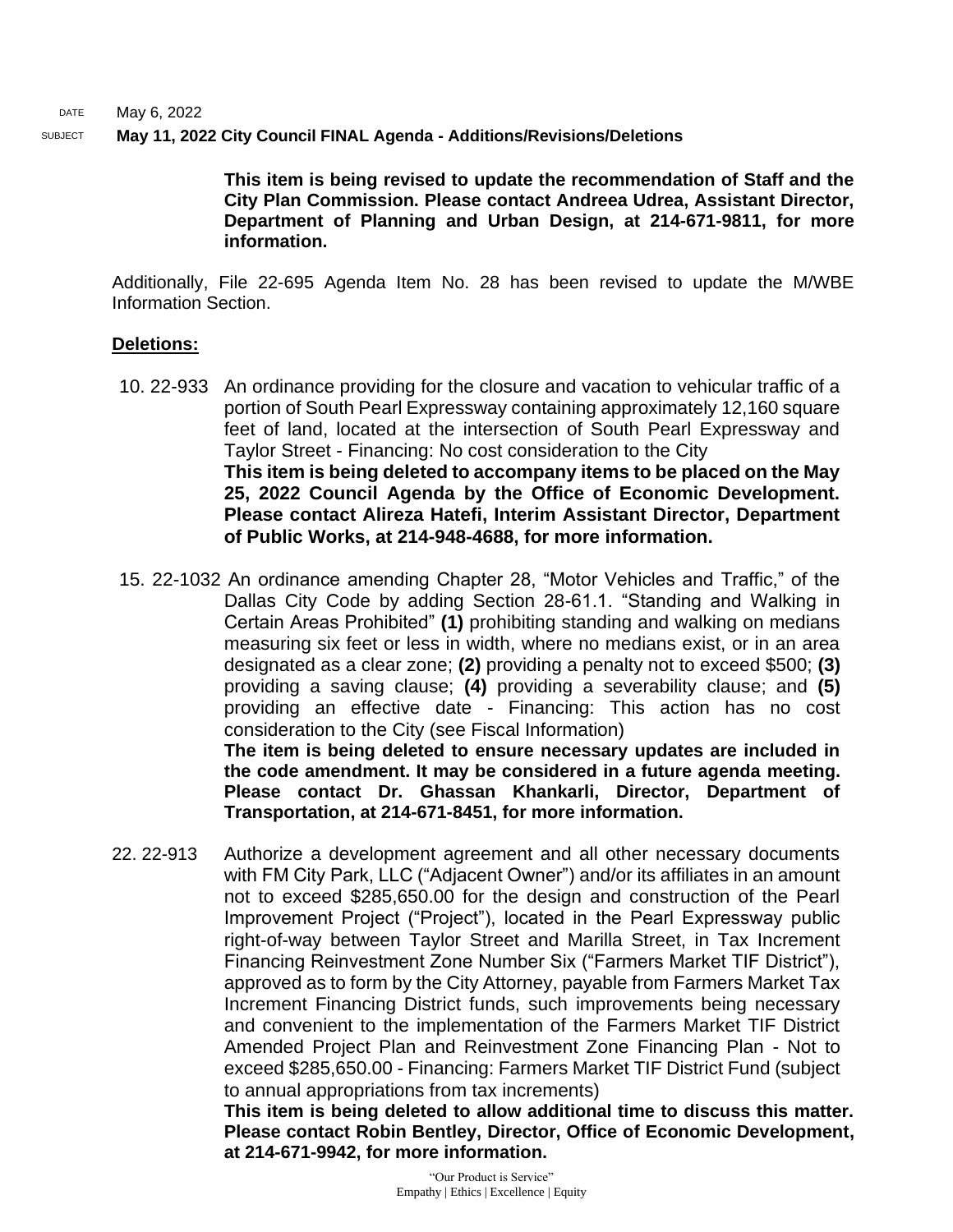# SUBJECT **May 11, 2022 City Council FINAL Agenda - Additions/Revisions/Deletions**

23. 22-914 Authorize a development agreement and an amendment to the Master Agreement, as amended, along with other documents the City deems necessary with 1100 Pearl Street, Inc. ("Developer") and/or its affiliates in an amount not to exceed \$6,544,249.00 payable from future Farmers Market TIF District Funds, in consideration for the design, funding, and construction of the Pearl Lofts Project ("Project") located on property currently addressed as 2100 Jan Pruitt Way ("Project site") in Tax Increment Financing Reinvestment Zone Number Six ("Farmers Market TIF District"), approved as to form by the City Attorney, with such improvements being necessary and convenient to the implementation of the Farmers Market TIF District Project Plan and Reinvestment Zone Financing plan, as amended – Not to exceed \$6,544,249.00 - Financing: Farmers Market TIF District Fund (subject to future appropriations from tax increments)

**This item is being deleted to allow additional time to discuss this matter. Please contact Robin Bentley, Director, Office of Economic Development, at 214-671-9942, for more information.**

Z1. 22-1010 A public hearing to receive comments regarding an application for and an ordinance granting **1)** a new subdistrict within the Cedars West Subarea of Planned Development District No. 784, the Trinity River Corridor Special Purpose District; and **2)** the termination of Specific Use Permit No. 1484 for a commercial amusement (inside) limited to a Class A dance hall on the west corner of South Riverfront Boulevard and Dearborn Street

> Recommendation of Staff: Approval, of a new subdistrict within the Cedars West Subarea of Planned Development District No. 784, the Trinity River Corridor Special Purpose District, subject to a development plan and conditions; and approval of the termination of Specific Use Permit No. 1484 for a commercial amusement (inside) limited to a Class A dance hall

> Recommendation of CPC: Approval, of a new subdistrict within the Cedars West Subarea of Planned Development District No. 784, the Trinity River Corridor Special Purpose District, subject to a development plan and conditions; and approval of the termination of Specific Use Permit No. 1484 for a commercial amusement (inside) limited to a Class A dance hall Z201-331(RM)

> **This item is being deleted due to a request for postponement of this item from a property owner within the area of notification. Please contact Andreea Udrea, Assistant Director, Department of Planning and Urban Design, at 214-671-9811, for more information.**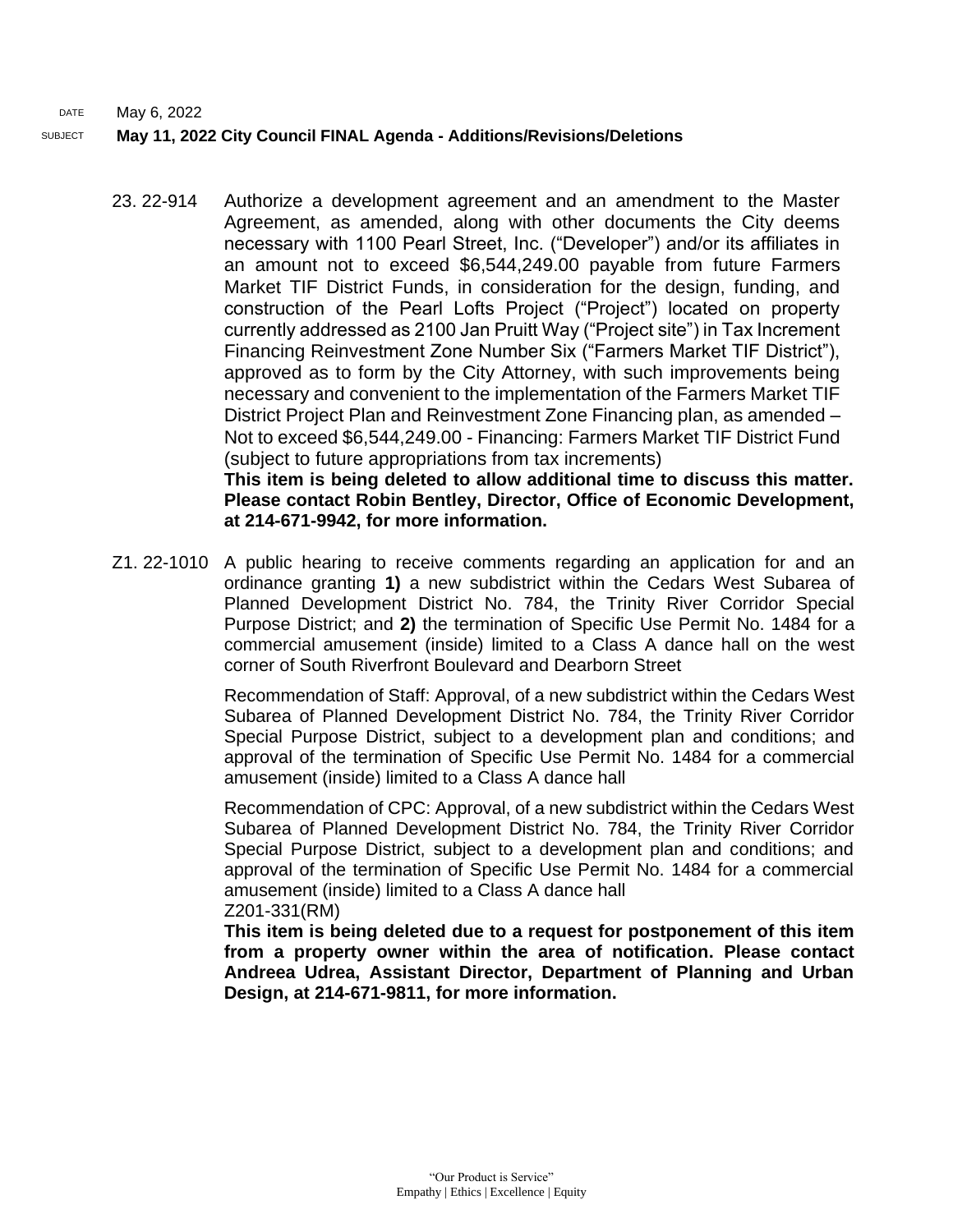# SUBJECT **May 11, 2022 City Council FINAL Agenda - Additions/Revisions/Deletions**

A memorandum was previously provided to Committee and/or City Council regarding the following items. A link to the memorandums is attached for more information.

- 7. 22-772 Authorize an increase in parking rates to meet market standards and demand, as well as adjust for ever increasing costs for maintenance and labor management for Garages A, B, C, and Valet at the Dallas Love Field Airport - Estimated Revenue: Aviation Fund \$5,664,816.00 [City Council was briefed by memorandum on May 6, 2022.](https://dallascityhall.com/government/citymanager/Documents/FY%2021-22%20Memos/Friday%20Memo%20-%20Update%20on%20Parking%20Rates%20at%20DAL%2005.06.22.pdf)
- 14. 22-667 Authorize a development loan agreement with LDG The Terrace at Southern Oaks, LP and/or its affiliate, for the development of The Terrace at Southern Oaks, a 300-unit affordable multifamily complex located at 3300 Southern Oaks Boulevard, Dallas, Texas 75216 (Project) – Not to exceed \$7,900,000.00 - Financing: HOME Funds (\$3,500,000.00) and CDBG Funds (\$4,400,000.00) [The Housing and Homelessness Solutions Committee was briefed](https://cityofdallas.legistar.com/View.ashx?M=F&ID=10833926&GUID=C877CF58-704A-4E82-B265-ACDCF2C969BE)  [regarding this matter on April 25, 2022.](https://cityofdallas.legistar.com/View.ashx?M=F&ID=10833926&GUID=C877CF58-704A-4E82-B265-ACDCF2C969BE)
- 15. 22-1032 An ordinance amending Chapter 28, "Motor Vehicles and Traffic," of the Dallas City Code by adding Section 28-61.1. "Standing and Walking in Certain Areas Prohibited" **(1)** prohibiting standing and walking on medians measuring six feet or less in width, where no medians exist, or in an area designated as a clear zone; **(2)** providing a penalty not to exceed \$500; **(3)** providing a saving clause; **(4)** providing a severability clause; and **(5)** providing an effective date - Financing: This action has no cost consideration to the City (see Fiscal Information) [City Council was briefed by memorandum regarding this matter on](https://dallascityhall.com/government/citymanager/Documents/FY%2021-22%20Memos/12-3-21%20Friday%20Memo_Ordinance%20Amending%20Chapter%2028%20Motor%20Vehicles%20and%20Traffic.pdf)  [December 3, 2021.](https://dallascityhall.com/government/citymanager/Documents/FY%2021-22%20Memos/12-3-21%20Friday%20Memo_Ordinance%20Amending%20Chapter%2028%20Motor%20Vehicles%20and%20Traffic.pdf)
- 18. Authorize **(1)** a public hearing to be held on June 8, 2022, to receive comments concerning the Dallas Tourism Public Improvement District (the District) expansion in accordance with Senate Bill 804, allowing the City to include property in a hotel-public improvement district (hotel-PID) with the property owner's consent if such property could have been included in the District, when created, without violating the petition thresholds, to provide supplemental public services funded by assessments on Dallas hotels with 100 or more rooms (Qualifying hotels); and at the close of the hearing, **(2)** a resolution approving District boundary expansion to include an estimated 6 additional Qualifying hotels in the District not described in the resolution or petition re-establishing the District in 2016 or 2020 boundary expansion (District expansion) - Financing: This action has no cost consideration to the City (see Fiscal Information)

[The Economic Development Committee was briefed by a memorandum](https://cityofdallas.legistar.com/View.ashx?M=F&ID=10858992&GUID=A36B2EAC-599C-4339-8270-4230EE3D5819)  [regarding this matter](https://cityofdallas.legistar.com/View.ashx?M=F&ID=10858992&GUID=A36B2EAC-599C-4339-8270-4230EE3D5819) on May 2, 2022.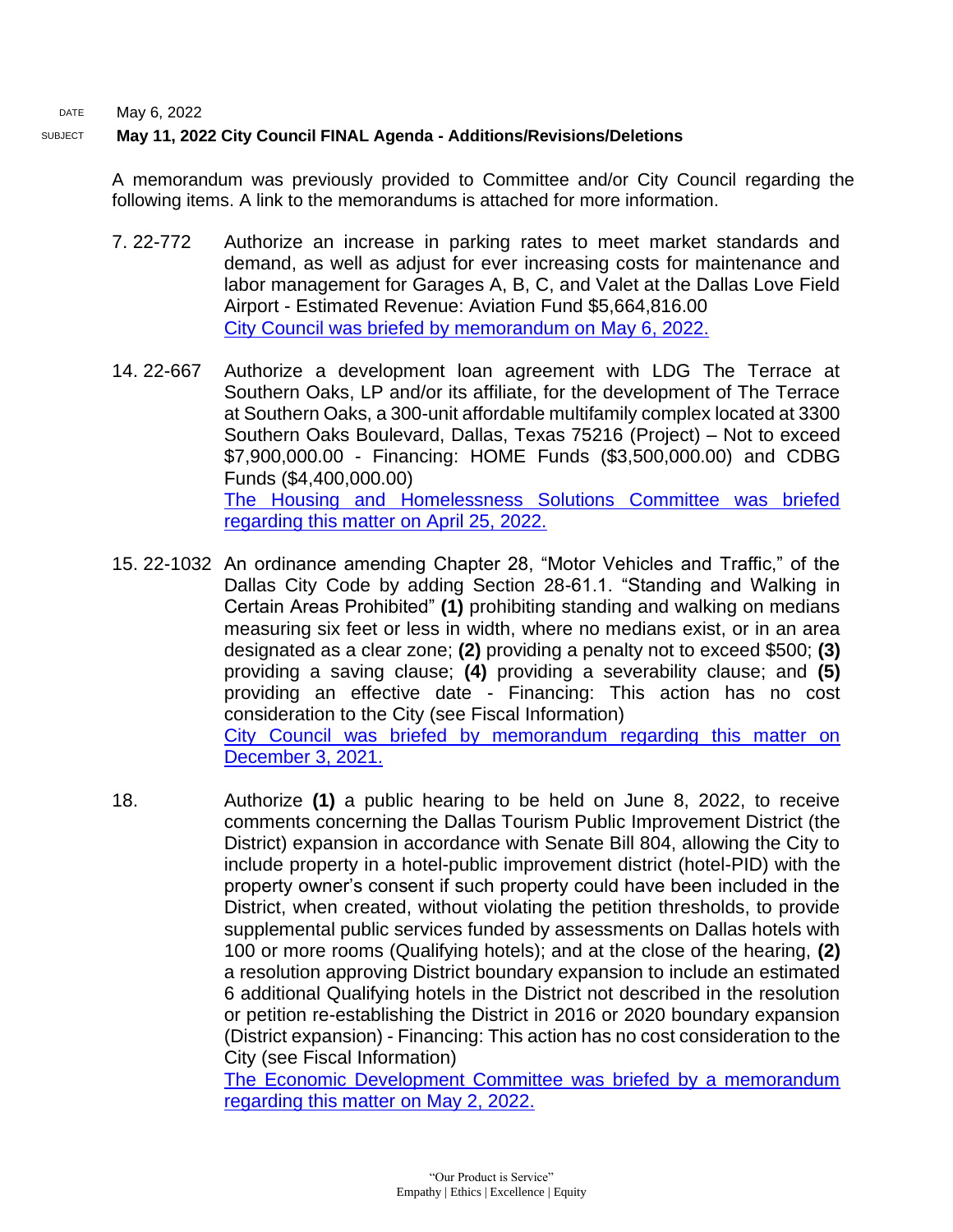# SUBJECT **May 11, 2022 City Council FINAL Agenda - Additions/Revisions/Deletions**

- 19. 22-855 Authorize **(1)** a public hearing to be held on June 8, 2022, to receive comments concerning the renewal of the Knox Street Public Improvement District (the District), in accordance with Chapter 372 of the Texas Local Government Code (the Act), for the specified area of the District, for the purpose of providing supplemental public services, to be funded by an assessment on real property and real property improvements in the District; and, at the close of the public hearing; **(2)** approval of a resolution renewing the District for a period of ten years; **(3)** approval of the District's Service Plan for 2023-2032 for the purpose of providing supplemental public services, to be funded by assessments on real property and real property improvements in the District; and **(4)** approval of a management contract with Knox Street Improvement District Corporation, a Texas nonprofit corporation as the management entity for the District - Financing: This action has no cost consideration to the City (see Fiscal Information) [The Economic Development Committee was briefed by a memorandum](https://cityofdallas.legistar.com/View.ashx?M=F&ID=10858992&GUID=A36B2EAC-599C-4339-8270-4230EE3D5819)  [regarding this matter on May 2, 2022.](https://cityofdallas.legistar.com/View.ashx?M=F&ID=10858992&GUID=A36B2EAC-599C-4339-8270-4230EE3D5819)
- 20. 22-857 Authorize **(1)** a public hearing to be held on June 8, 2022, to receive comments concerning the renewal of the Lake Highlands Public Improvement District (the District), in accordance with Chapter 372 of the Texas Local Government Code (the Act), for the specified area of the District, for the purpose of providing supplemental public services, to be funded by an assessment on real property and real property improvements in the District; and, at the close of the public hearing; **(2)** approval of a resolution renewing the District for a period of ten years; **(3)** approval of the District's Service Plan for 2023-2032 for the purpose of providing supplemental public services, to be funded by assessments on real property and real property improvements in the District; and **(4)** approval of a management contract with Lake Highlands Improvement District Corporation, a Texas nonprofit corporation as the management entity for the District - Financing: This action has no cost consideration to the City (see Fiscal Information) [The Economic Development Committee was briefed by a memorandum](https://cityofdallas.legistar.com/View.ashx?M=F&ID=10858992&GUID=A36B2EAC-599C-4339-8270-4230EE3D5819)  [regarding this matter on May 2, 2022.](https://cityofdallas.legistar.com/View.ashx?M=F&ID=10858992&GUID=A36B2EAC-599C-4339-8270-4230EE3D5819)
- 21. 22-868 Authorize **(1)** a public hearing to be held on June 8, 2022, to receive comments concerning the renewal of the Midtown Improvement District (the District), in accordance with Chapter 372 of the Texas Local Government Code (the Act), for the specified area of the District, for the purpose of providing supplemental public services, to be funded by an assessment on real property and real property improvements in the District; and, at the close of the public hearing; **(2)** approval of a resolution renewing the District for a period of ten years; **(3)** approval of the District's Service Plan for 2023-2032 for the purpose of providing supplemental public services, to be funded by assessments on real property and real property improvements in the District; and **(4)** approval of a management contract with Vickery Meadows Management Corporation DBA Midtown Management Corporation, a Texas nonprofit corporation as the management entity for the District - Financing: This action has no cost consideration to the City (see Fiscal Information)

[The Economic Development Committee was briefed by a memorandum](https://cityofdallas.legistar.com/View.ashx?M=F&ID=10858992&GUID=A36B2EAC-599C-4339-8270-4230EE3D5819)  [regarding this matter on May 2, 2022.](https://cityofdallas.legistar.com/View.ashx?M=F&ID=10858992&GUID=A36B2EAC-599C-4339-8270-4230EE3D5819)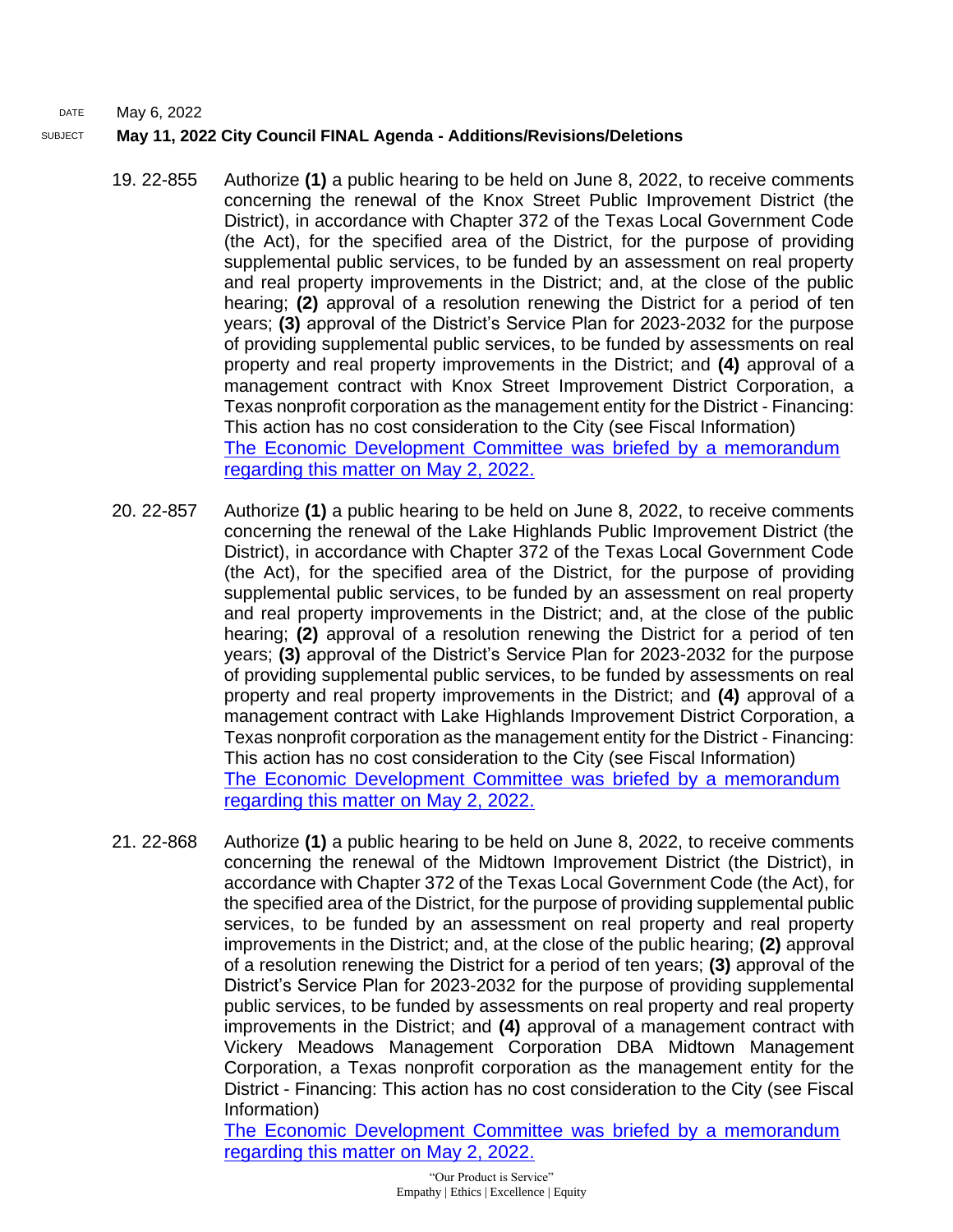#### SUBJECT **May 11, 2022 City Council FINAL Agenda - Additions/Revisions/Deletions**

- 24. 22-853 Authorize a public hearing to be held on June 8, 2022, to receive comments regarding extension of the Public/Private Partnership Program Guidelines and Criteria, for the period July 1, 2022 through December 31, 2022 - Financing: No cost consideration to the City [The Economic Development Committee was briefed by a memorandum](https://cityofdallas.legistar.com/View.ashx?M=F&ID=10858992&GUID=A36B2EAC-599C-4339-8270-4230EE3D5819)  [regarding this matter on May 2, 2022.](https://cityofdallas.legistar.com/View.ashx?M=F&ID=10858992&GUID=A36B2EAC-599C-4339-8270-4230EE3D5819)
- 30. 22-835 Authorize Supplemental Agreement No. 3 to **(1)** the ratification of ratify \$478,973 to pay additional expenses related to professional services performed in advance of the adoption of 3C West of Lamar alternative adopted by City Council in February 2022; and **(2)** Supplemental Agreement No. 3 to increase the service contract with WSP, USA, Inc. for additional transportation and land use planning, and public meeting services required to complete the Kay Bailey Hutchison Convention Center Dallas Master Plan in the amount of \$678,701.50 - Total not to exceed \$1,157,674.50, from \$4,953,198.00 to \$6,110,872.50 - Financing: Convention Center Construction Fund (subject to annual appropriations)

[City Council was briefed by memorandum regarding the Kay Bailey Hutchison](https://dallascityhall.com/government/citymanager/Documents/FY%2020-21%20Memos/Kay%20Bailey%20Hutchison%20Convention%20Center%20Master%20Plan%20update%20-%20Memo_01222021.pdf)  [Convention Center Dallas Master Plan on January 22, 2021.](https://dallascityhall.com/government/citymanager/Documents/FY%2020-21%20Memos/Kay%20Bailey%20Hutchison%20Convention%20Center%20Master%20Plan%20update%20-%20Memo_01222021.pdf)

[City Council was briefed by memorandum regarding progress to-date on the](https://dallascityhall.com/government/citymanager/Documents/FY%2020-21%20Memos/KBHCCD%20Master%20Plan%20Contract%20Update_Memo_08132021.pdf)  [Kay Bailey Hutchison Convention Center Dallas Master Plan on August 13,](https://dallascityhall.com/government/citymanager/Documents/FY%2020-21%20Memos/KBHCCD%20Master%20Plan%20Contract%20Update_Memo_08132021.pdf)  [2021.](https://dallascityhall.com/government/citymanager/Documents/FY%2020-21%20Memos/KBHCCD%20Master%20Plan%20Contract%20Update_Memo_08132021.pdf)

[The Transportation and Infrastructure Committee was updated by](https://dallascityhall.com/government/citymanager/Documents/FY%2021-22%20Memos/KBHCCD%20Master%20Plan_Memo_12172021.pdf)  [memorandum on questions presented during the December](https://dallascityhall.com/government/citymanager/Documents/FY%2021-22%20Memos/KBHCCD%20Master%20Plan_Memo_12172021.pdf) 7, 2021 briefing [on December 17, 2021.](https://dallascityhall.com/government/citymanager/Documents/FY%2021-22%20Memos/KBHCCD%20Master%20Plan_Memo_12172021.pdf)

[City Council was briefed by memorandum regarding this matter on December](https://dallascityhall.com/government/citymanager/Documents/FY%2021-22%20Memos/KBHCCD%20Master%20Plan_Memo_12172021.pdf)  [17, 2021.](https://dallascityhall.com/government/citymanager/Documents/FY%2021-22%20Memos/KBHCCD%20Master%20Plan_Memo_12172021.pdf)

[City Council was updated by memorandum regarding questions presented](https://dallascityhall.com/government/citymanager/Documents/FY%2021-22%20Memos/KBHCCD%20Master%20Plan%20Update%20Memo%20-%20Follow-Up%20to%20TRNI%20Committee.pdf)  during the January 18, 2022 Transportation and Infrastructure briefing on [January 28, 2022.](https://dallascityhall.com/government/citymanager/Documents/FY%2021-22%20Memos/KBHCCD%20Master%20Plan%20Update%20Memo%20-%20Follow-Up%20to%20TRNI%20Committee.pdf)

[City Council was briefed by memorandum regarding questions presented by a](https://dallascityhall.com/government/citymanager/Documents/FY%2021-22%20Memos/KBHCCD%20Master%20Plan%20Update%20-%20Additional%20Questions.pdf)  [constituent regarding the Kay Bailey Hutchison Convention Center Dallas](https://dallascityhall.com/government/citymanager/Documents/FY%2021-22%20Memos/KBHCCD%20Master%20Plan%20Update%20-%20Additional%20Questions.pdf)  [\(KBHCCD\) Master Plan on January 28, 2022.](https://dallascityhall.com/government/citymanager/Documents/FY%2021-22%20Memos/KBHCCD%20Master%20Plan%20Update%20-%20Additional%20Questions.pdf)

35. 22-889 Authorize acquisition from One Morrell, LLC of a tract of land containing approximately 206,362 square feet, improved with commercial structures and supporting facilities, located on Morrell Avenue near its intersection with Sargent Road for the Dallas Floodway Extension Project. - Not to exceed\$4,158,174.00 (\$4,135,174.00 plus closing costs and title expenses not to exceed \$23,000.00) -Financing: Storm Drainage Management Capital Construction Fund (\$1,492,597.87), Flood Protection and Storm Drainage Facilities Fund (1995 General Obligation Bond Funds) (\$230,198.11), Trinity Corridor Project Fund (1998 General Obligation Bond Funds) (\$423,328.83), Flood Protection and Storm Drainage Facilities Fund (1998 General Obligation Bond Funds) (\$323,075.58), Flood Protection and Storm Drainage Facilities Fund (2003 General Obligation Bond Funds) (\$125,605.60), and Flood Protection and Storm Drainage Facilities Fund (2006 General Obligation Bond Funds)(\$1,563,368.01)